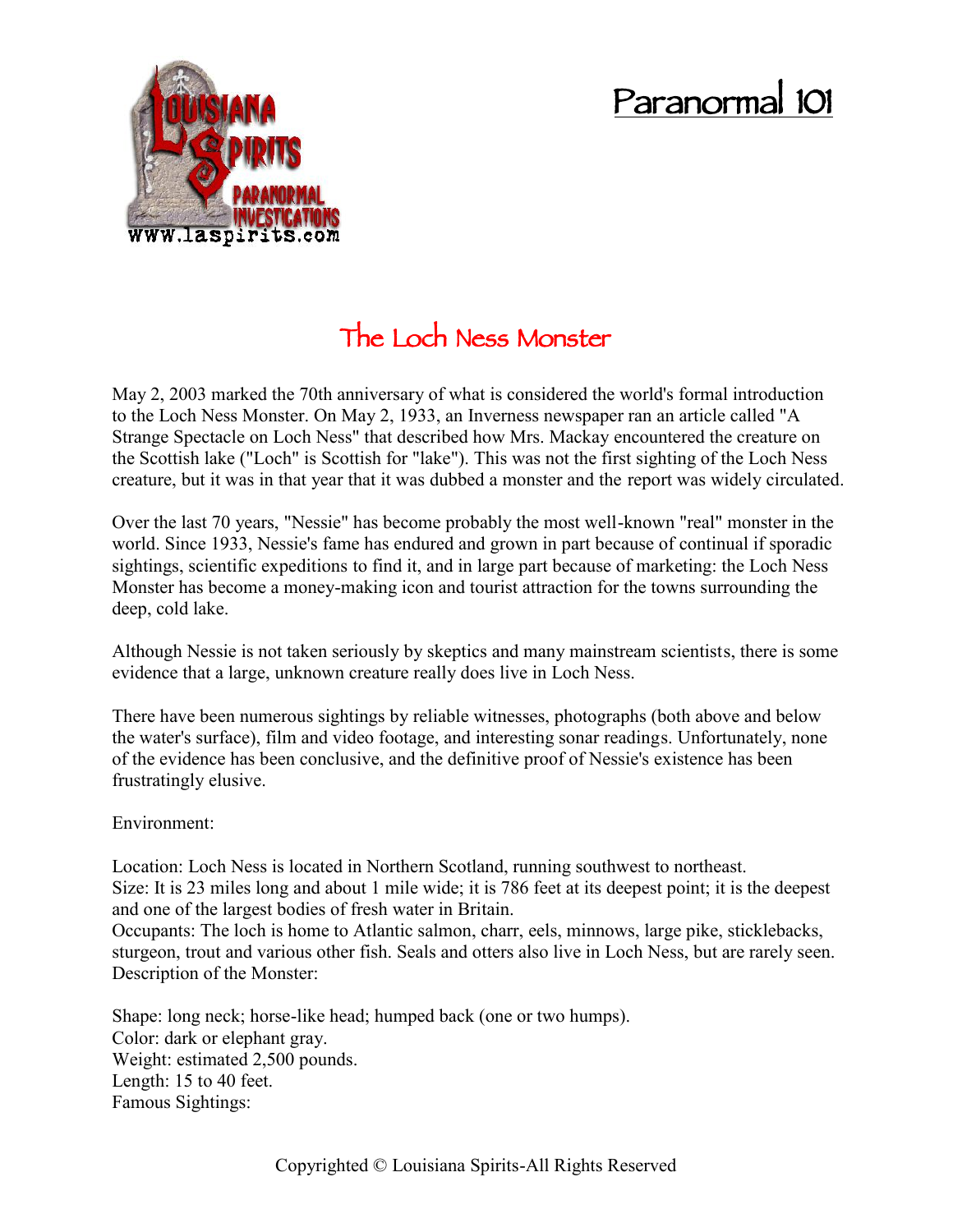The Loch Ness Monster may have been sighted as early as the  $6<sup>th</sup>$  century, but Nessie as we know it today is largely a product of the  $20^{th}$  century.

April, 1933 - Mrs. Aldie Mackay reports seeing a whale-like creature in the loch near Aldourie Castle (where Nessie has been sighted on other occasions). The account was written up for the Inverness Courier by water bailiff Alex Campbell and the excitement about a monster in the loch was born.

July 22, 1933 - Mr. and Mrs. Spicer saw Nessie on land! While passing the loch on their way to London from Northern Scotland, the couple saw the large creature crossing the road in front of them. Mr. Spicer told the newspaper that it looked like a large prehistoric creature and was carrying a small lamb or some other animal in its mouth. He described it as being about 25 feet long with a long neck. He believed it disappeared into the loch.

November, 1933 - The first photo of the alleged monster was taken by Hugh Gray.

1934 - Brother Richard Horan saw the neck and head protruding from the water at only 30 yards away. He said it reached about 3-1/2 feet above the surface, and the creature was looking at him.

1963 - Mr. Hugh Ayton claimed to have seen the creature from shore. He and three friends jumped into a motor boat and followed it for about a mile. He said he could never forget its large oval-shaped eye looking at him from its horse-like head.

1972 - A monk at the Fort Augustus Abbey, Father Gregory Brusey, was walking with an organist when they both saw the neck and head of the creature protruding about 6 feet above the loch's surface. They said it moved through the water, turned on its side and submerged.

Hoaxes:

As with any phenomenon of this type, there have been numerous hoaxes associated with the creature:

December, 1933 - Marmaduke Wetherell finds footprints on the shores of the loch. It turns out he made them himself with a hippopotamus foot ashtray.

April 19, 1934 - Dr. Robert Kenneth Wilson claims to photograph Nessie while on a hunting trip. It circulated for years as being authentic and became one of the most famous photos of Nessie. It was later revealed that this so-called "surgeon's photo" was made using children's toys.

Theories:

What is it that people are seeing in the loch?

Skeptics say sightings are actually of groups of large fish, seals, otters or ducks. It's also been shown that waves on the surface of the lake can look like the oft-seen humped back of Nessie. The favorite theory of believers and many witnesses is that Nessie is a dinosaur known as a plesiosaur - a large aquatic creature with flippers and a long neck that is thought to have gone extinct 90 million years ago. Somehow, it is thought, plesiosaurs survived in Loch Ness (and perhaps some other lakes around the world). There must be enough of them in the loch to constitute a breeding population.